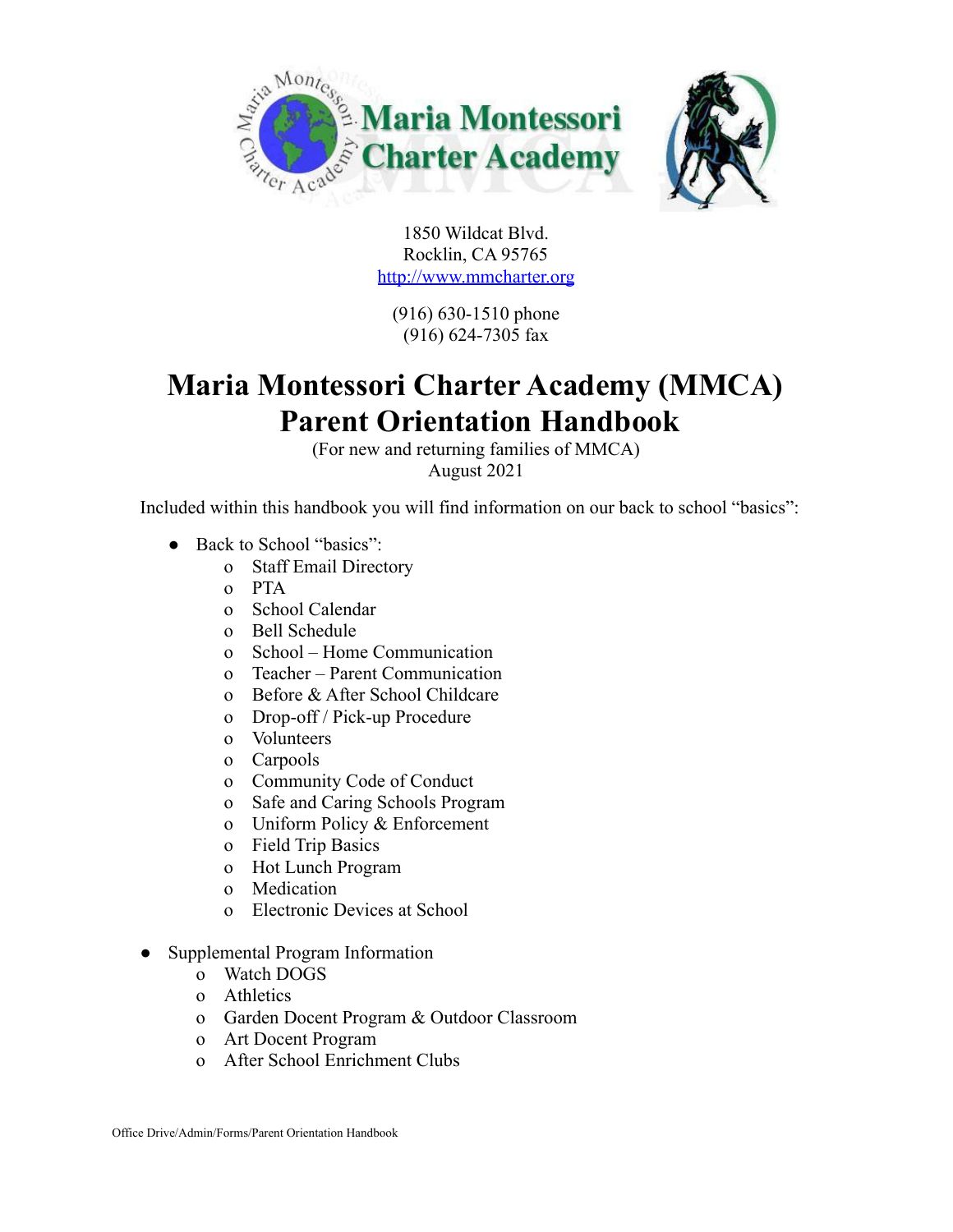Dear MMCA Families,

Welcome to the 2021-2022 school year! On behalf of MMCA, we are excited to get under way, and are looking forward to meeting all of our new families at our "New Parent Information Night" on Thursday, August 19<sup>th</sup> at 6:00 p.m. Back to School Night follows from 6:30-7:30 p.m..

Should you have any questions about the contents of this packet, please feel free to contact me at <u>brent@mmcharter.org</u>.

#### **Back to school basics:**

The following "back to school basics" is intended as a summary of the basic "nuts and bolts" of the operations of the school. While this should be quite informative for our new families, it should also serve as good reminders for our existing families.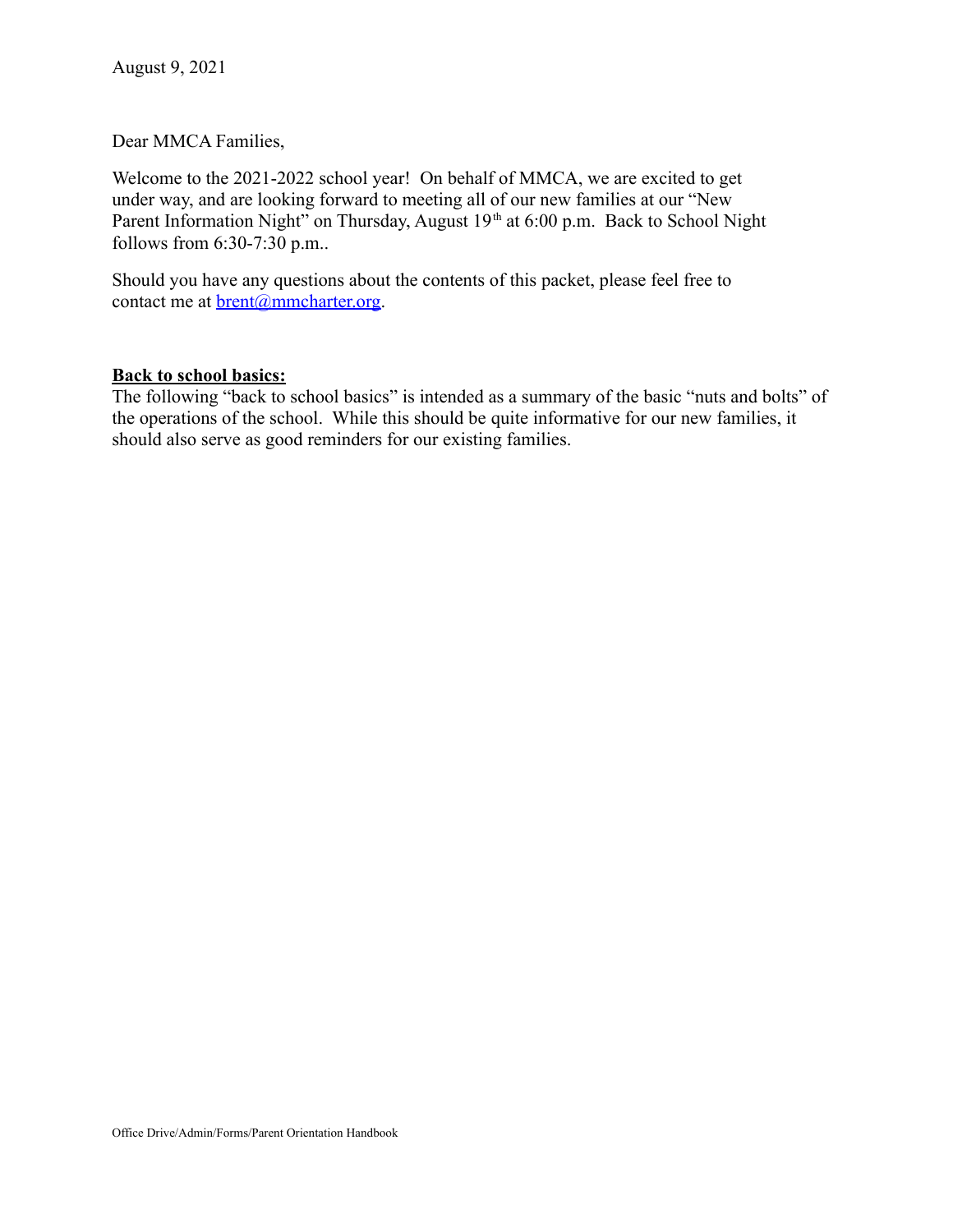## 2021-2022 Staff Contacts

| <b>Executive Director</b>                                                                                                                                | Mr. Brent Boothby, <b>brent</b> @mmcharter.org                                                                                                                                                                                                                                                                  |
|----------------------------------------------------------------------------------------------------------------------------------------------------------|-----------------------------------------------------------------------------------------------------------------------------------------------------------------------------------------------------------------------------------------------------------------------------------------------------------------|
| <b>Teaching Staff</b><br>Children's House (pre-k)                                                                                                        | Mrs. Stefanie Baldonade, sbaldonade@mmcharter.org<br>Mrs. Melissa McKinnon, mmckinnon@mmcharter.org<br>Mrs. Kim Grey, kgrey@mmcharter.org                                                                                                                                                                       |
| Yellow Room (K-1)                                                                                                                                        | Mrs. Carol Royal, croyal@mmcharter.org<br>Mrs. Saisha Medeiros, smedeiros@mmcharter.org                                                                                                                                                                                                                         |
| Purple Room (K-1)                                                                                                                                        | Mrs. Tina Laube, tlaube@mmcharter.org<br>Mrs. Kristen Weiss, kweiss@mmcharter.org                                                                                                                                                                                                                               |
| $Red Room(2-3)$                                                                                                                                          | Mrs. Codi Wibbenhorst, cwibbenhorst@mmcharter.org<br>Mrs. Jill Wallace, <i>jwallace@mmcharter.org</i>                                                                                                                                                                                                           |
| Blue Room $(2-3)$                                                                                                                                        | Mrs. Darlene Harper, dharper@mmcharter.org<br>Mrs. Becky Schmich, bschmich@mmcharter.org                                                                                                                                                                                                                        |
| Aqua Room (4-5)                                                                                                                                          | Mrs. Teresa Halbert, thalbert@mmcharter.org<br>Mrs. Kristy Mitchell, kmitchell@mmcharter.org                                                                                                                                                                                                                    |
| Coral Room (4-5)                                                                                                                                         | Mrs. Chrystee Boothby, <i>chrystee@mmcharter.org</i><br>Mrs. Laura Crouch, <i>lcrouch</i> @mmcharter.org                                                                                                                                                                                                        |
| Orange Room (6)                                                                                                                                          | Mrs. Julie Cohodes, johodes@mmcharter.org<br>Mrs. Adrienne Garcia, agarcia@mmcharter.org                                                                                                                                                                                                                        |
| Green Room $1(7-8)$                                                                                                                                      | Ms. Sarah Oslick, soslick@mmcharter.org                                                                                                                                                                                                                                                                         |
| Green Room 2 (7-8)                                                                                                                                       | Mrs Kristin Thomas, kthomas@mmcharter.org<br>Mrs. Alison Watkins, awatkins@mmcharter.org                                                                                                                                                                                                                        |
| <b>Support Staff</b><br><b>Business Manager</b><br>Secretary/Office Manager                                                                              | Ms. Denise Thorman, dthorman@mmcharter.org<br>Mrs. Cynthia Brown, cbrown@mmcharter.org                                                                                                                                                                                                                          |
| <b>School Custodians</b>                                                                                                                                 | Mr. Jason Mikels, jasonm@mmcharter.org<br>Mr. Jason Mitchell, <i>imitchell@mmcharter.org</i>                                                                                                                                                                                                                    |
| <b>Intervention Teacher</b><br><b>RSP</b> Teacher<br><b>Speech Teacher</b><br>School Psychologist<br><b>Occupational Therapist</b><br><b>Adaptive PE</b> | Mrs. Jennifer Solinsky, jsolinsky@mmcharter.org<br>Ms. Carrie Kurpershoek, ckurpershoek@mmcharter.org<br>Ms. Stephanie Catalano, scatalano@schoolstepsinc.com<br>Ms. Coralie Wegner, cwegner@schoolstepsinc.com<br>Ms. Amanda Harvey aharvey@schoolstepsinc.com<br>Mr. Mike Jensen, mjensen@placercoe.k12.ca.us |
| Before/After Care Program<br>And/Or Lunch Supervision                                                                                                    | Mr. Ray Baldonade, rbaldonade@mmcharter.org<br>Mrs. Natalie Aldridge, naldridge@mmcharter.org<br>Ms. Luz Galan<br>Mr. Andy Aldridge                                                                                                                                                                             |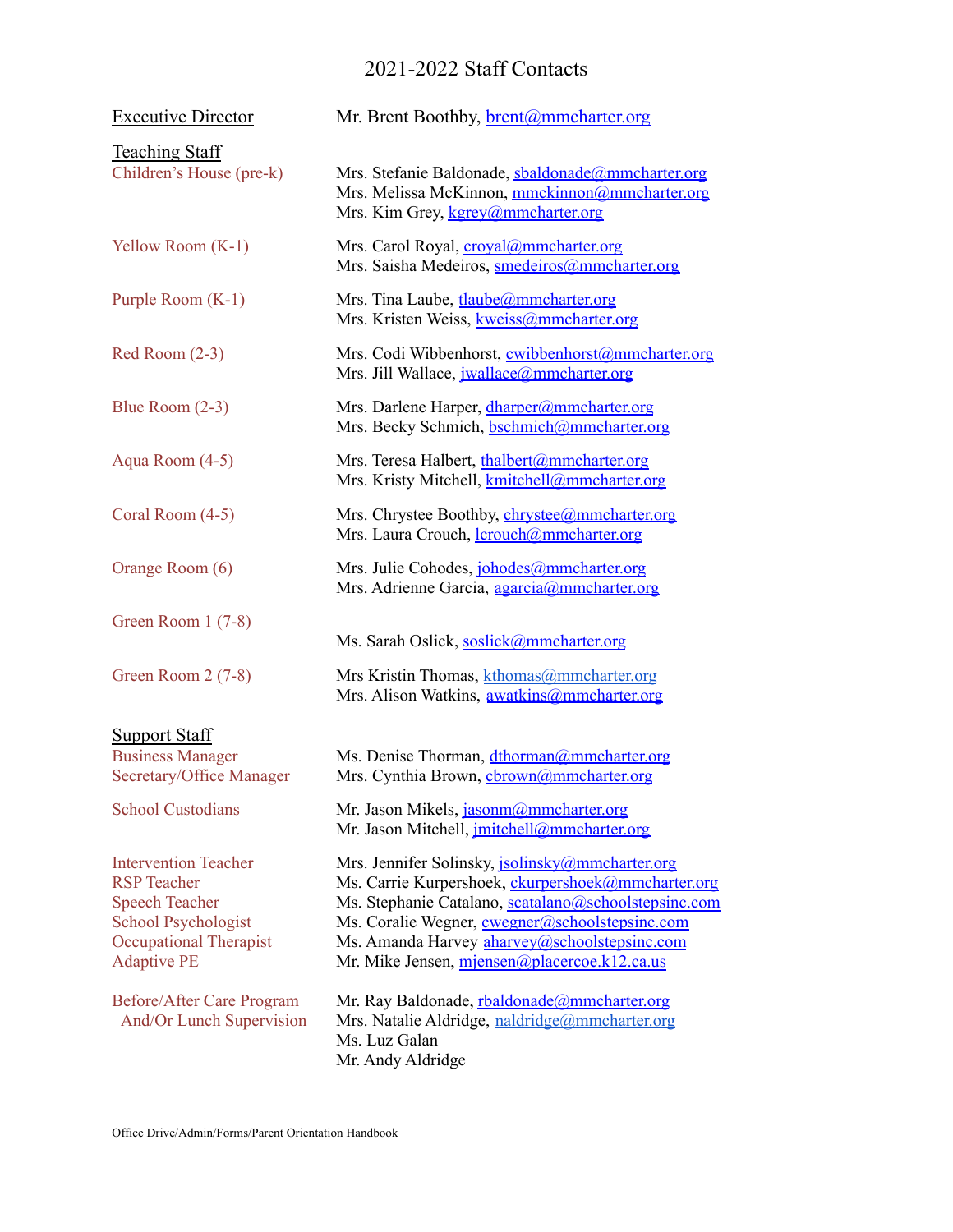## ● *MMCA's PTA:*

- o The PTA is the main organization at MMCA that plans our community events and fundraisers.
- o One of the main goals of the PTA is to bring the school community together to raise money for activities and programs not fully funded by the school and to increase and strengthen volunteer participation. For more information, please contact the PTA President Melissa Curle at melsellshomes@comcast.net and visit the PTA link on the MMCA website.
- *School calendar*:
	- o The one page school calendar for the year is available on our website at this link: <http://www.mmcharter.org/school-calendar>
	- o Want to know what's happening at MMCA? Please check our Google-based "activities calendar" located at this link on our website: <http://www.mmcharter.org/school-calendar>
- *● Bell schedule:*
	- o School starts promptly at 8:30 a.m.
	- o On Minimum Days, K-8<sup>th</sup> grade bell schedule:  $8:30$  a.m.  $-12:00$  p.m.
	- o On Mondays, K-8<sup>th</sup> grade bell schedule:  $8:30$  a.m.  $-2:00$  p.m.
	- o On Tuesdays Fridays:
		- Kindergarten:  $8:30$  a.m.  $-2:00$  p.m.
		- $1<sup>st</sup> 8<sup>th</sup>$  grade: 8:30 a.m.  $-3:10$  p.m.
		- Lunch recess / Lunch schedule (note: no lunch on Minimum Days)
			- K-1<sup>st</sup> grade: 11:15 a.m.  $12:05$  p.m.
			- $2<sup>nd</sup> 5<sup>th</sup>$  grade: 11:45 a.m.  $12:35$  p.m.
			- $6^{th} 8^{th}$  grade: 12:15 p.m.  $1:05$  p.m.

## **● School - Home Communications**

- o Office hours: During the school year, the MMCA Front Office is open from 8:10  $a.m. - 3:30$  p.m. every school day.
- o Thursday Flyers: At the end of each school week, we will send (via email) a weekly flyer about news and activities going on at the school.
- o E-blasts: We will electronically distribute via mass email our *Flyers* and any other announcements that we want to get out to all of our families via our Google Apps distribution list. Simultaneously, we will also post our electronic communications to both our website and our Facebook page. If you have not been receiving our electronic communications, please send an email to our  $\text{mmc}$ a $\textcircled{a}$ mmcharter.org account with the subject line "subscribe" and we will add your address. (Please check your spam folder/settings to make sure messages are delivered to your inbox.)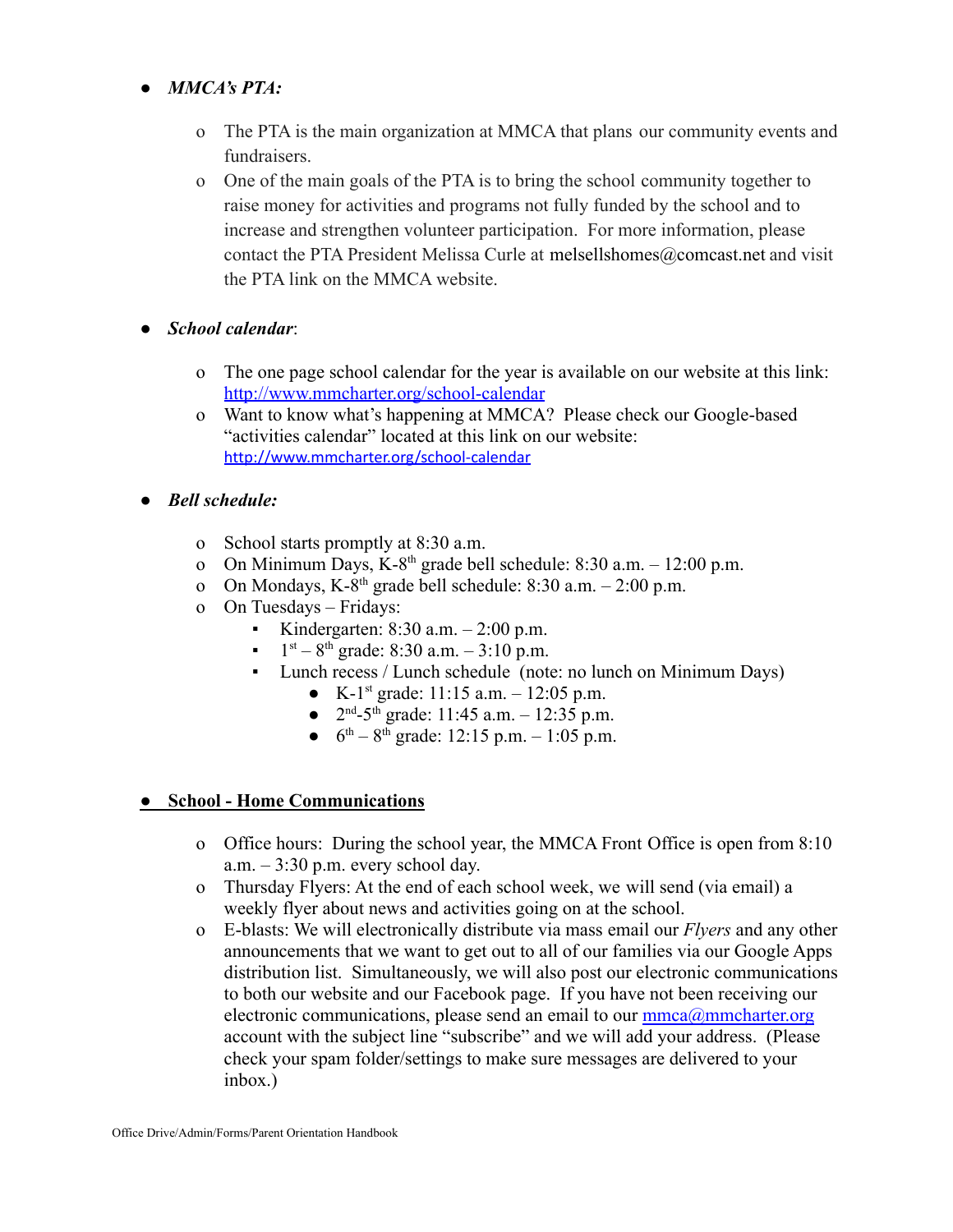o Google Activities Calendar: Our Google calendar on our website lists all of our upcoming and on-going activities. If you would like a school activity added to the school calendar, please email Mrs. Brown at chrown@mmcharter.org.

## **● MMCA Communications Pathway policy**

**<u>o**</u> The MMCA Communications Pathway policy is available for viewing at this [link.](https://c42096c6-2e4d-493d-bdff-126f872232dd.filesusr.com/ugd/4b8266_6e9e9162901441518969eb35a16e1fbc.pdf)

## **o Teacher – Parent Communication**

- Teacher parent communication occurs on multiple levels, including:
	- Notes home;
	- Via e-mail:
	- Class websites; and
	- Teachers are also available to communicate with parents **after pick-up is finished** (approximately 15 minutes after the dismissal bell).

## **● Before & After Care Update:**

- o Before / After Care (B/A Care) will continue to be based in our Library, utilizing other facilities around campus as well.
- o B /A Care is available to K-8<sup>th</sup> grade students from 7:00 a.m. to 8:30 a.m., and from 2:00 p.m. to 6:00 p.m. For questions about the program, please contact our B/A Care Director Ray Baldonade at [rbaldonade@mmcharter.org](mailto:rbaldonade@mmcharter.org). Updated registration paperwork for our B/A Care program is now available both on the website <http://www.mmcharter.org/blank-mw9kc> and in the front office.

## **● Drop-off / Pick-up Procedure:**

Safety is our number one concern when it comes to drop off and pick up. For us to ensure your child's safety, please follow these basic parking lot etiquette guidelines:

- o There is only **one** lane of traffic coming down the long driveway.
- o The Pre-school loop is not to be used to "cut" in front of other cars waiting.
	- Pre-school parents: To ensure safety, NO LEFT TURNS from the preschool drop-off area; please proceed through the parking lot as you exit.
- o If you see a "hole" in the loading/unloading zone, this does not mean that you can go around cars in front of you to get that spot. Please use common courtesy and wait your turn.
- o The right hand lane (closest to the curb) is the only lane that we will allow kids to get into / out of cars from. This is the pick-up/drop-off lane. You are never to leave your car unattended when parked in this lane. PLEASE DO NOT BLOCK CROSSWALKS!
- o The left hand lane in the school parking lot is the drive-thru lane for parking purposes. For safety reasons, it is not the "hurry up and get in the car to bypass the long line" lane. Please use this lane if you are going to PARK your vehicle to drop-off / pick-up your child. Note: The church parking lot is available for MMCA parents during our school day or events at night.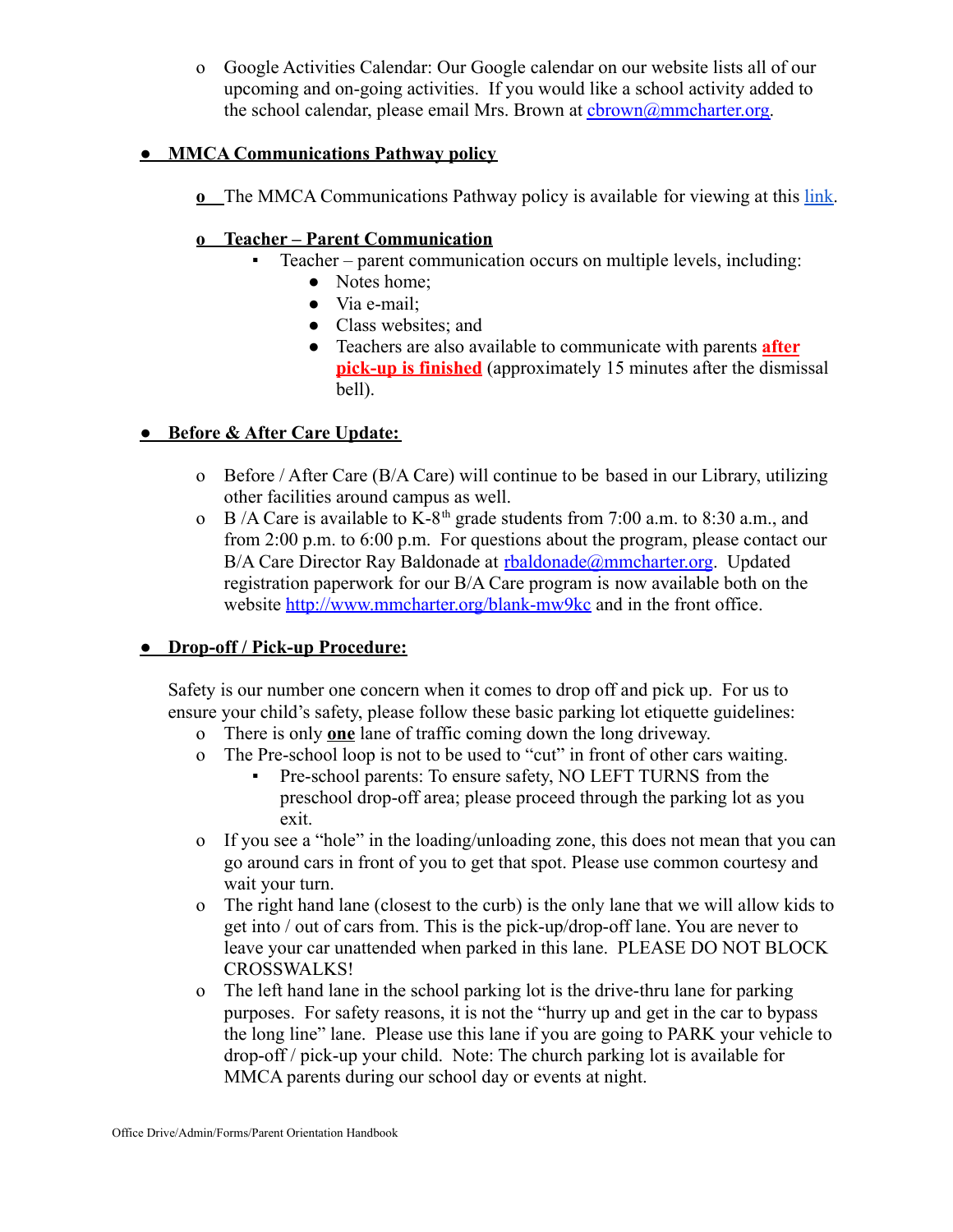- o There are two cross walks for a reason, and we require everyone to use them. It's very important that the cross walk is used, and please hold the hands of the little ones, as they are hard to see over the hoods of cars. Please help us keep you and your family safe and use the cross walks at all times.
- o If at all possible, please have your child load and unload from the passenger side, so that there are no accidents.
- o We ask that you drive all the way up to the next car in the unloading/loading zone so that we can get more kids in and out of their cars. Teachers and parent volunteers will be on the sidewalk directing traffic during student pick-up, so please follow their lead.
- **o** FYI MMCA Families: We are going to be offering "two for one" on volunteer hours for families volunteering to help us with drop-off / pick-up this year.

## **● Volunteers**

- o MMCA requests 40 hours per family of volunteering each year. Volunteer hours can be contributed in several ways, including:
	- Helping out in the classrooms;
	- Driving on field trips;
	- Assisting one of our parent groups (PTA, Board of Directors, Community Garden Committee, Art Docent, etc.) with one of their activities;
	- Helping one of our after school clubs or athletic teams;
	- Doing clerical work for the teachers at home;
	- $\blacksquare$  Assisting with drop-off / pick-up

Parent Information Night will be the first of many opportunities to sign up to volunteer for one of these (and several more) activities. During the Back to School Night portion will likewise be an opportunity to sign up for most of our classroom specific volunteer opportunities.

## **● Carpools**

o One of the "unique" characteristics of MMCA is that we have families that come from all over the area, ranging from Auburn to Sacramento. For any families looking for carpooling opportunities, we will publish your information in our flyers / newsletters / e-blasts to help assist you in finding a carpool. If you're interested in having a carpool request published, please contact Mrs. Brown in the office at [cbrown@mmcharter.org.](mailto:cbrown@mmcharter.org)

## **MMCA Community Code of Conduct**

MMCA has a detailed Community Code of Conduct, available on our website here: <http://www.mmcharter.org/important-info-forms>.

The policies that you will find within our Community Code of Conduct include:

1) MMCA Communication Pathways Policy (est. 2005)

- 2) Student-related policies, including:
	- MMCA Student Discipline Policy;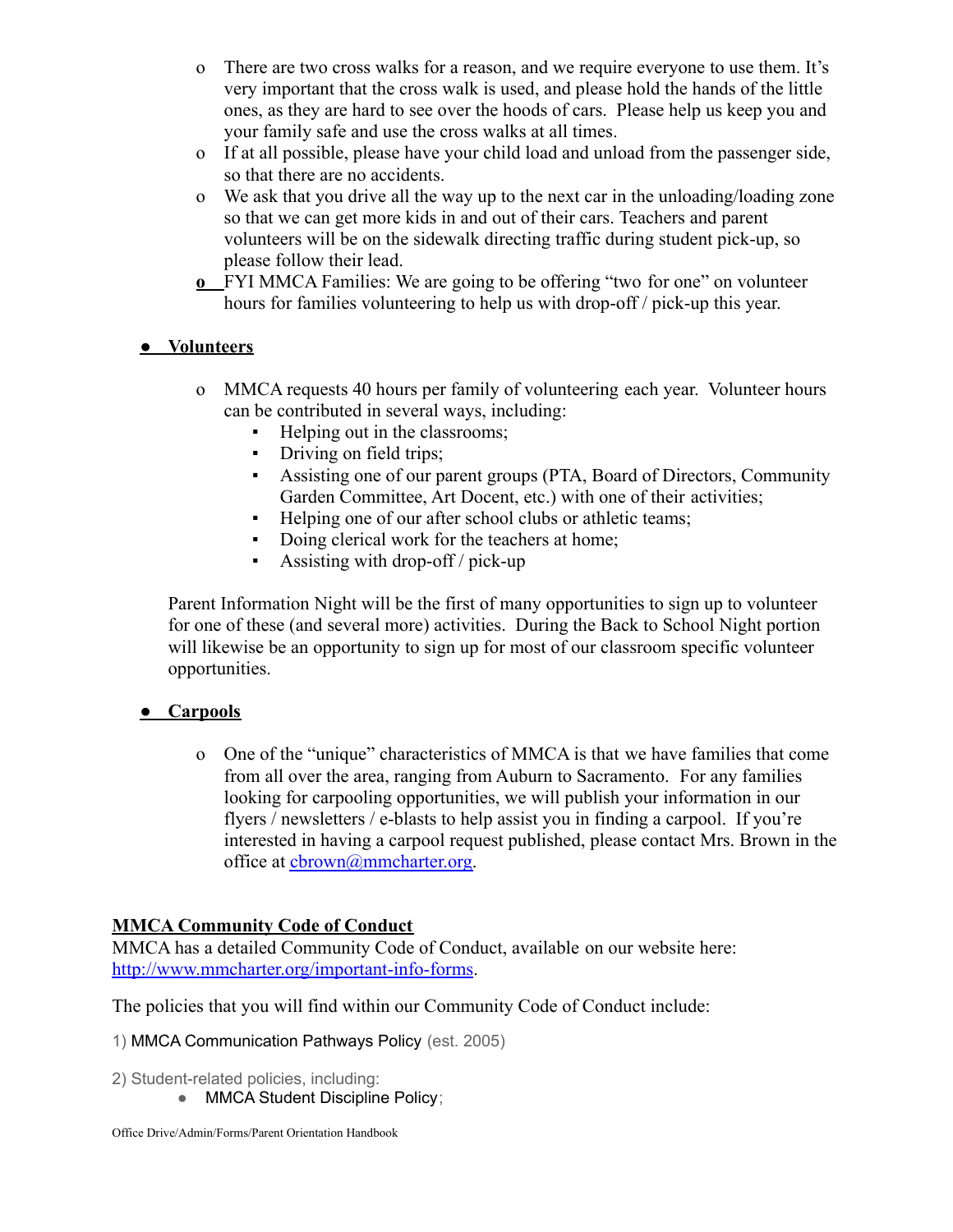- Student use of Technology Policy, including Electronic Devices;
- MMCA Extra Curricular Activities Student Code of Conduct;
- Healthy Lunch & Food Policy
- Playground Protocols
- Student Uniform Policy

3) Parent-related policies, including:

- Volunteer Commitment Policy;
- Visitor & Classroom Observer Guidelines;
- Parents as "spectators" at School-related events Policy:
- Field Trip Agreement to Transport;
- M.M.C.A. Events Policy (rev 2007)
- After School Extra-curricular Activity Leader Policy

#### **Safe and Caring Schools Program**

MMCA uses the Safe and Caring Schools Program (<http://www.safeandcaringschools.com>). This is a character education-based program that emphasizes teaching student skills and traits that fit within our Montessori philosophy, including conflict resolution, the 'golden rule', and personal responsibility.

## **Uniform Policy & Enforcement**

MMCA's Uniform Policy has three primary purposes: behavior management, equality and convenience for parents. A copy of the *school uniform policy* is available here: [http://media.wix.com/ugd/4b8266\\_f8c2ffe62ee94ff3be48e88e101f9277.pdf](http://media.wix.com/ugd/4b8266_f8c2ffe62ee94ff3be48e88e101f9277.pdf)

#### *How will this uniform policy be enforced?*

Students who violate the uniform policy will face an escalating set of consequences, including:

- 1) Having to wear clothes provided by staff from our Community Care clothes closet, if available;
- 2) A uniform non-compliance note being sent home to parents;
- 3) Contacting parents to bring in uniform compliant clothes

I instruct my staff to focus primarily on the "base" tops and bottoms of what the kids are wearing (i.e., solid colored, non logo, blue, green or white tops and navy blue or khaki bottoms, regardless of style).

#### *Free dress days, spirit days, etc.*

We will have several "free dress" and spirit days (both school-wide and classroom-related) throughout the year. A calendar of the prescheduled "free dress" days will be published on our website.

*● Where to buy school uniform clothes?*

We partner with All Awards in Carmichael for our school specific apparel provider. Their order form is available at our School Store website - <http://www.mmcharter.org/store>. We are able to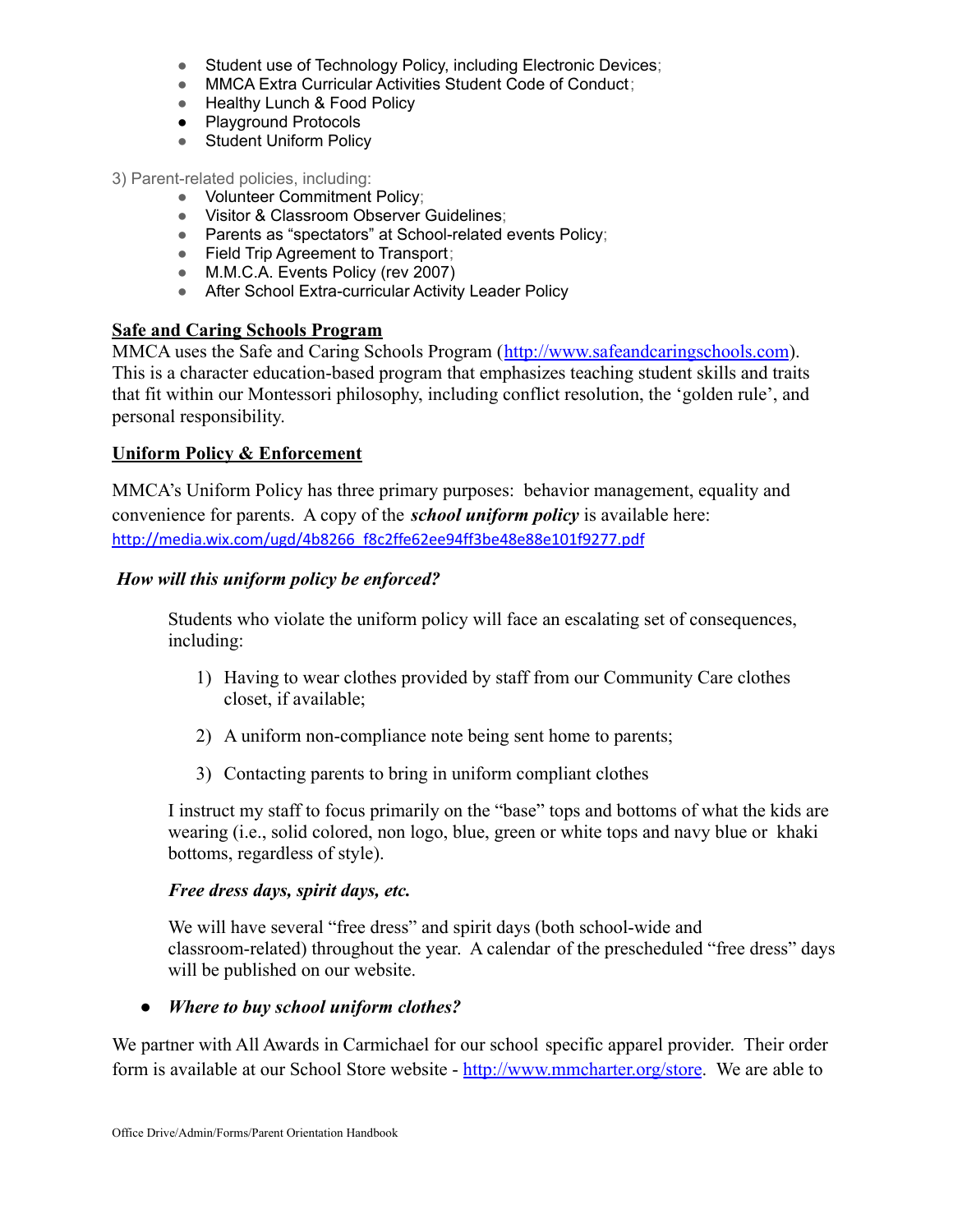place 'bulk orders' with All Awards approximately 5x per year (they prefer not to process individual orders).

**o** A couple times per year we will host a "used uniforms" clothing exchange.

## **Field Trip Basics**

As a "hands on" learning program that believes in experiential learning, our classroom field trips are an integral part of our program. In order to do our field trips, we rely on parental support for both chaperoning and transportation. Please read our Field trip policy below for information on how to become a field trip driver and the "field trip driver commitment policy." Returning families: Before you can drive on a field trip, we need an updated copy of your DMV print out and current proof of insurance. Please contact Mrs. Brown in the office if you have any questions [\(cbrown@mmcharter.org](mailto:cbrown@mmcharter.org)).

An electronic copy of our Field Trip Driver policy is available here: [http://media.wix.com/ugd/4b8266\\_1153eaf638dc48a0aae6b027c97b9c85.pdf.](http://media.wix.com/ugd/4b8266_1153eaf638dc48a0aae6b027c97b9c85.pdf) The key components of the policy are:

## **Field Trip Drivers Check List and Reminders**

1. I have signed and returned the Agreement to Transport Students.

2. I have turned in my DMV printout.

3. I have turned in a copy of my Driver's License and Insurance.

I must:

- Use car seats required for all students under 6 years of age and 60 pounds. (to be provided by parent)
- Follow all speed limits
- Drive directly to and from the destinations (no stops)
- Follow the path designated by the teacher staying between the lead and rear teacher
- Have my gas tank filled prior to leaving with students
- Not include siblings
- Under no circumstances buy/give the students snacks or beverages
- Not conduct personal or business cell phone calls
- Be flexible
- Make every effort to avoid cancelling the day of the trip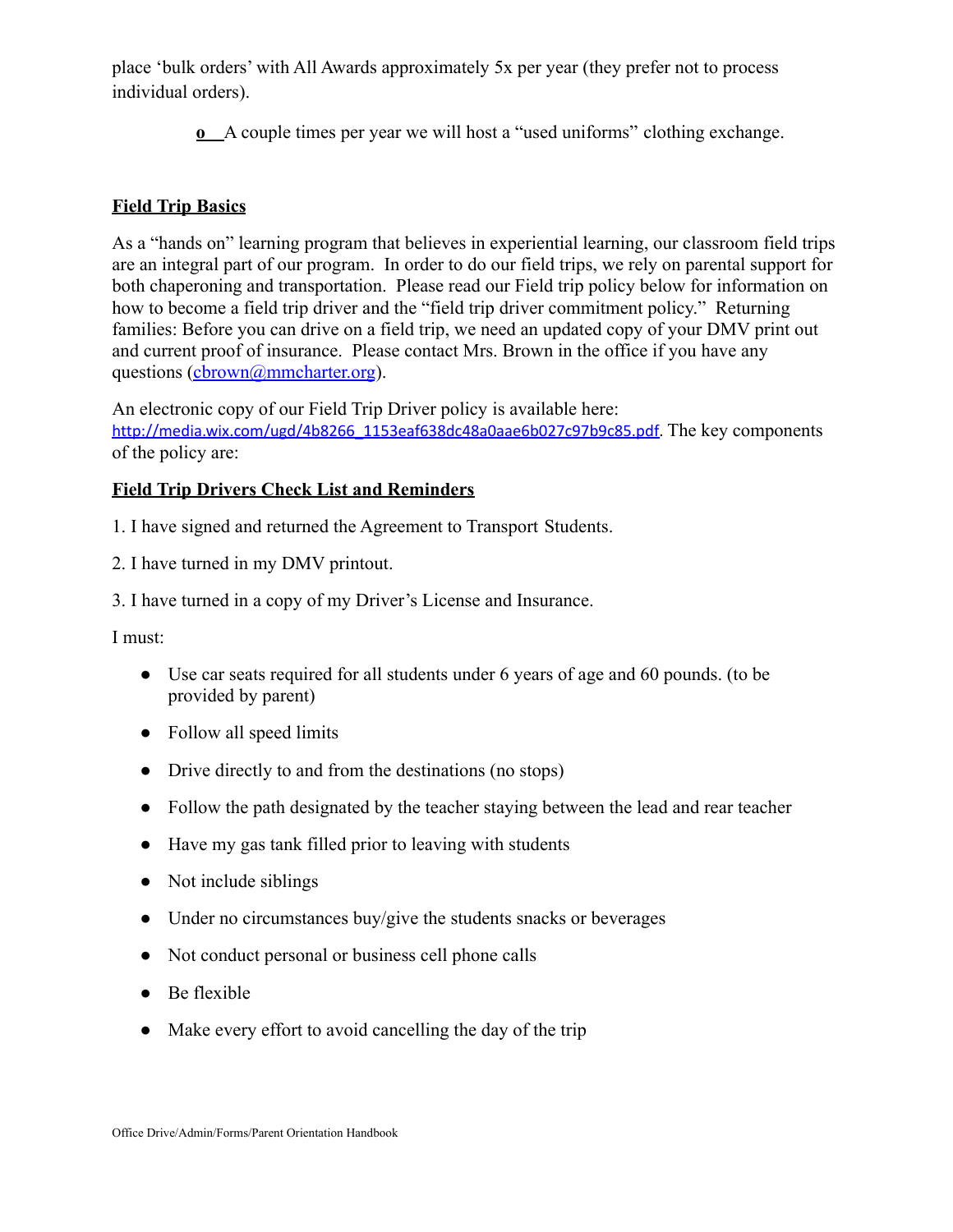## **Breakfast and Hot Lunch**

MMCA is partnering with Revolution Foods to provide breakfast and hot lunch options for our students. Ordering information, pricing, free or reduced lunch eligibility applications and more is posted on our website's "hot lunch" page <https://www.mmcharter.org/hot-lunch> .

## **Medication**

If your child has a medical condition that requires either over-the-counter or prescription medication, the M.M.C.A. Office Team will be happy to dispense medication to your child. ALL Medication is stored in a locked cabinet in the MMCA office. AT NO TIME ARE STUDENTS ALLOWED TO POSSESS THEIR OWN MEDICATION. Before medication can be dispensed, parents need to give us a doctor's note about the medication and fill out our Medication Dispensing form, included here

[http://media.wix.com/ugd/4b8266\\_a5e6f288c15d471c9639b2522d364d68.pdf](http://media.wix.com/ugd/4b8266_a5e6f288c15d471c9639b2522d364d68.pdf)

## **Electronic devices at school:**

MMCA has an electronic devices policy that basically says students are not allowed to use electronic devices like cell phones, MP3 players and gaming consoles when they are on school grounds.

## *How will this policy be enforced?*

I recognize that a lot of our kids, regardless of age levels, will have these devices, in particular cell phones. As long as they stay in their backpacks, there will be no issue. Students who need to call their parents will be allowed to do so via school phones. Parents: If you need to communicate with your child(ren), please do so by calling the school and not your child(ren)'s phone. If students are seen overtly violating this policy, it will be enforced. Enforcement may include parent phone calls, detention of the item, etc.

#### **Supplemental Program Information included below:**

- o Watch DOGS
- o Athletics
- o Community Garden & Outdoor Classroom
- o Art Docent Program
- o After School Enrichment Clubs

## **MMCA's Watch DOGS Program**

This is our seventh year participating in the Watch DOGS Program (DOGS = "Dads of Great Students" – national program website: <http://www.fathers.com/watchdogs/>). Our goal this year is to have a volunteer dad on campus for just about every school day after Labor Day. We're going to be having an Informational Meeting about the Program soon. For questions about Watch DOGS, please contact Denise Thorman at [dthorman@mmcharter.org.](mailto:dthorman@mmcharter.org)